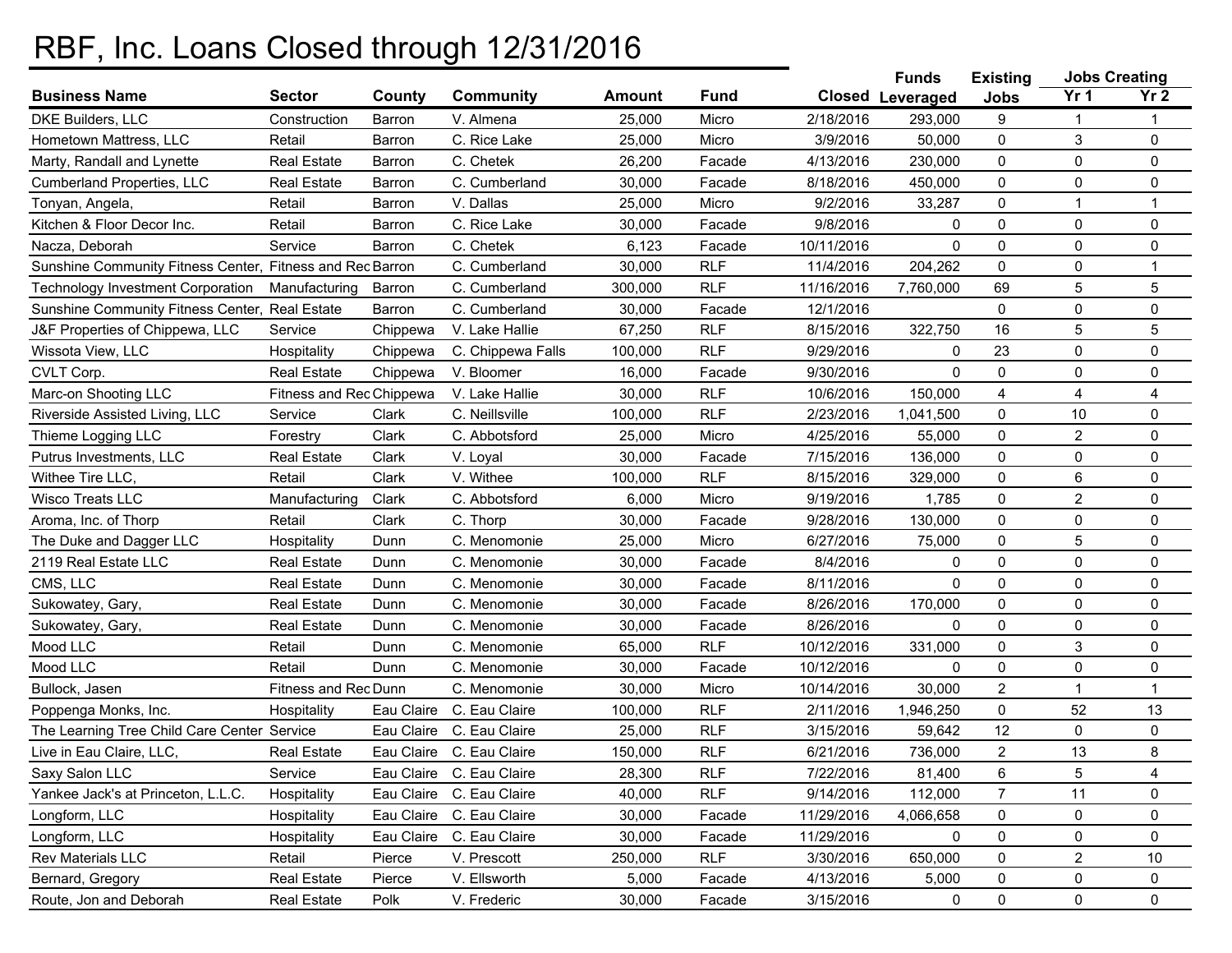## RBF, Inc. Loans Closed through 12/31/2016 (continued)

|                                              |                    |           |                    |           |             |            | <b>Funds</b> | <b>Existing</b> | <b>Jobs Creating</b> |          |
|----------------------------------------------|--------------------|-----------|--------------------|-----------|-------------|------------|--------------|-----------------|----------------------|----------|
| <b>Business Name</b>                         | Sector             | County    | Community          | Amount    | <b>Fund</b> | Closed     | Leveraged    | <b>Jobs</b>     | Yr 1                 | Yr 2     |
| <b>Great Northern Innovation LLC</b>         | Manufacturing      | Polk      | V. Milltown        | 185,000   | <b>RLF</b>  | 4/20/2016  | 519,250      | 6               |                      | 4        |
| Auto Dealer Supply, LLC                      | Retail             | Polk      | C. St. Croix Falls | 50,000    | <b>RLF</b>  | 4/28/2016  | 285,705      | 16              | 5                    | 5        |
| Cornerstone Square Partners, LLP             | <b>Real Estate</b> | Polk      | V. Osceola         | 30,000    | Facade      | 8/22/2016  | 445,000      | 0               | 0                    | 0        |
| St. Croix Tavern, LLC                        | Hospitality        | Polk      | C. St. Croix Falls | 30,000    | Facade      | 9/27/2016  | 0            | 0               | 0                    | 0        |
| Meyer Learning, LLC                          | Service            | St. Croix | C. Hudson          | 25,000    | Micro       | 4/6/2016   | 10,000       |                 | 3                    | 4        |
| Red Hook Holdings LLC                        | <b>Real Estate</b> | St. Croix | C. Hudson          | 30,000    | Facade      | 6/15/2016  | 342,000      | 0               | 0                    | 0        |
| <b>Oliphant Brewing LLC</b>                  | Manufacturing      | St. Croix | V. Somerset        | 35,000    | <b>RLF</b>  | 7/21/2016  | 0            | 2               |                      |          |
| Swinging Bridge Brewing Company              | Manufacturing      | St. Croix | C. River Falls     | 87,000    | <b>RLF</b>  | 9/14/2016  | 212,500      | 0               | 5                    | 3        |
| Schuggy's, Inc.                              | Hospitality        | St. Croix | V. Hammond         | 42,000    | <b>RLF</b>  | 10/18/2016 | 438,000      | 0               | 6                    | 2        |
| Schuggy's, Inc.                              | Hospitality        | St. Croix | V. Hammond         | 25,000    | Facade      | 10/18/2016 | 0            | 0               | 0                    | 0        |
| A & K Construction, LLC                      | Construction       | St. Croix | C. Hudson          | 25,000    | Micro       | 10/28/2016 | 974,000      | 4               | 3                    | 2        |
| New Richmond Subs, LLC                       | Hospitality        | St. Croix | C. New Richmond    | 150,000   | <b>RLF</b>  | 11/4/2016  | 1,523,369    | 0               | 23                   | 0        |
| 7th Gear Fabrication & Coatings, LLC Service |                    | St. Croix | C. River Falls     | 25,000    | Micro       | 11/17/2016 | 26,265       |                 |                      | $\Omega$ |
| <b>Total</b>                                 |                    |           |                    | 2,728,873 |             |            | 24,225,623   | 180             | 185                  | 74       |